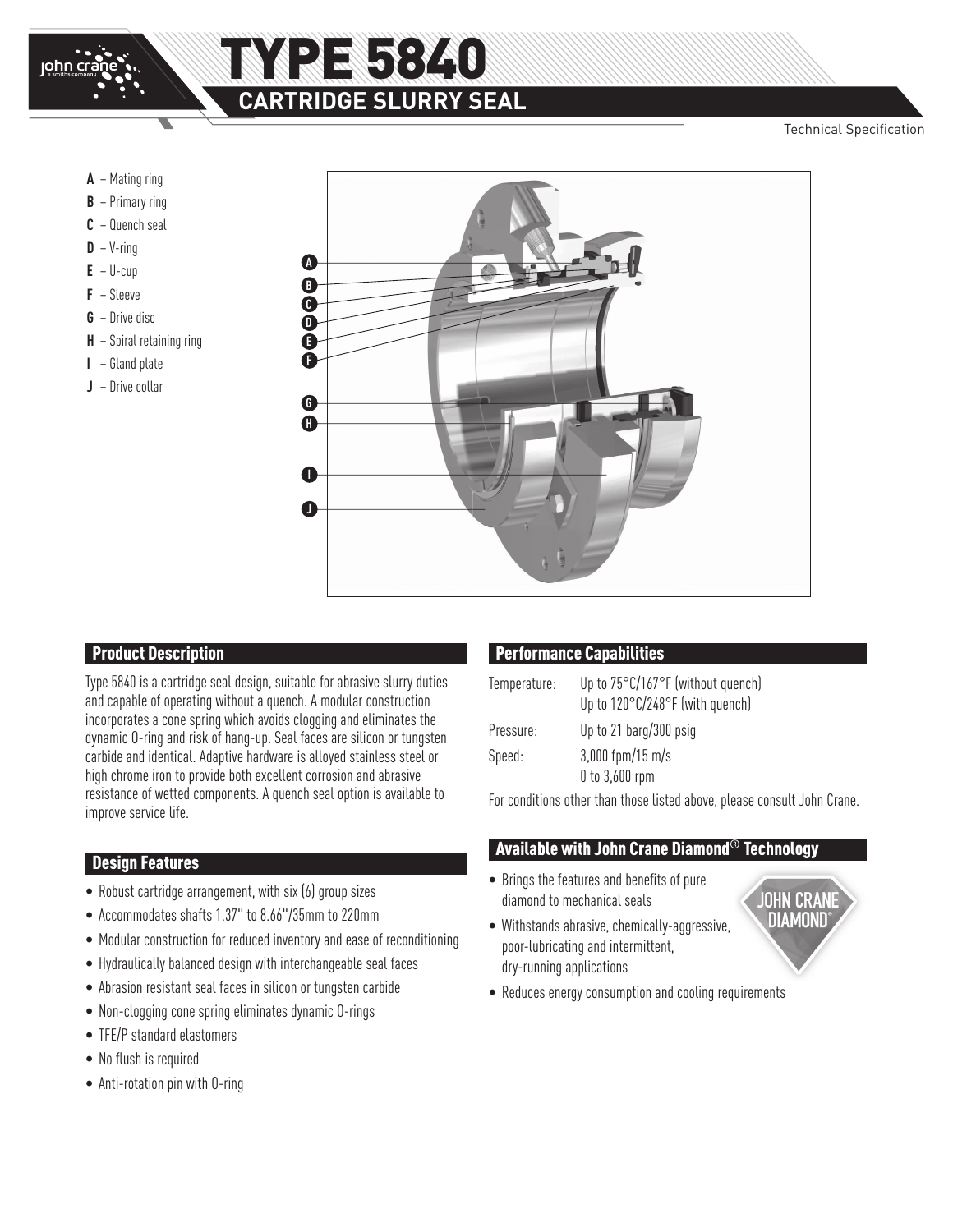## E 5840 **CARTRIDGE SLURRY SEAL**

Technical Specification

### Type 5840 Typical Arrangement

John crane



| Type 5840 Dimensional Data (Inches) |                 |        |        |                 |            |             |            |       |                 |                 |       |                          |                 |
|-------------------------------------|-----------------|--------|--------|-----------------|------------|-------------|------------|-------|-----------------|-----------------|-------|--------------------------|-----------------|
| Group                               | D               | D3     | D4     | D <sub>26</sub> | <b>D30</b> | D41         | <b>D68</b> | L22   | L <sub>23</sub> | L <sub>26</sub> | L39   | Gland<br><b>Stud PCD</b> | <b>Stud Dia</b> |
|                                     | $.375 - 2.000$  | 3.898  |        | 4.961           | 5.236      | $1/4$ " NPT | 2.480      | .654  | 0.957           |                 | .457  |                          |                 |
| 2                                   | $2.000 - 3.250$ | 5.354  | 6.419  | 8.543           | 6.799      | $1/4$ " NPT | 4.449      | 2.146 | 0.984           | 0.110           | .772  | 7.677                    | M12             |
| 3                                   | $3.250 - 4.125$ | 6.693  | 7.285  | 9.567           | 7.898      | $1/4$ " NPT | 6.063      | 2.736 | 0.827           | 0.171           | 2.323 | 8.661                    | M12             |
| 4                                   | $4.125 - 5.313$ | 8.032  | 8.269  | 11.339          | 8.882      | $3/8$ " NPT | 7.717      | 2.736 | 1.063           | 0.171           | 2.638 | 10.236                   | M12             |
| 5                                   | $5.313 - 7.063$ | 10.157 | 10.632 | 13.780          | 11.25      | $3/8$ " NPT | 9.252      | 3.406 | 0.984           | 0.217           | 2.638 | 12.598                   | M12             |
| 6                                   | $7.063 - 8.625$ | 12.205 | 12.885 | 16.850          | 13.507     | $3/8$ " NPT | 11.417     | 3.976 | 1.181           | 0.206           | 2.835 | 15.276                   | M20             |

| <b>Type 5840 Dimensional Data (mm)</b> |                 |       |       |                 |       |             |            |       |      |                 |      |                          |                 |
|----------------------------------------|-----------------|-------|-------|-----------------|-------|-------------|------------|-------|------|-----------------|------|--------------------------|-----------------|
| Group                                  | D               | D3    | D4    | D <sub>26</sub> | D30   | D41         | <b>D68</b> | L22   | L23  | L <sub>26</sub> | L39  | Gland<br><b>Stud PCD</b> | <b>Stud Dia</b> |
|                                        | $35.0 - 51.0$   | 99.0  |       | 140.0           | 133.0 | $1/4$ " NPT | 63.0       | 42.0  | 24.3 |                 | 37.0 |                          |                 |
| 2                                      | $51.0 - 82.5$   | 136.0 | 163.0 | 217.0           | 172.7 | $1/4$ " NPT | 113.0      | 54.5  | 25.0 | 2.8             | 45.0 | 195.0                    | M12             |
| 3                                      | $82.5 - 105.0$  | 170.0 | 185.0 | 243.0           | 200.6 | $1/4$ " NPT | 154.0      | 69.5  | 21.0 | 4.3             | 59.0 | 220.0                    | M12             |
| 4                                      | $105.0 - 135.0$ | 204.0 | 210.0 | 288.0           | 225.6 | 3/8" NPT    | 196.0      | 69.5  | 27.0 | 4.3             | 67.0 | 260.0                    | M12             |
| 5                                      | $135.0 - 180.0$ | 258.0 | 270.0 | 350.0           | 285.8 | 3/8" NPT    | 235.0      | 86.5  | 25.0 | 5.5             | 67.0 | 320.0                    | M12             |
| 6                                      | $180.0 - 220.0$ | 310.0 | 327.3 | 428.0           | 343.1 | $3/8$ " NPT | 290.0      | 101.0 | 30.0 | 5.2             | 72.0 | 388.0                    | M20             |

Dimensions for guideline only.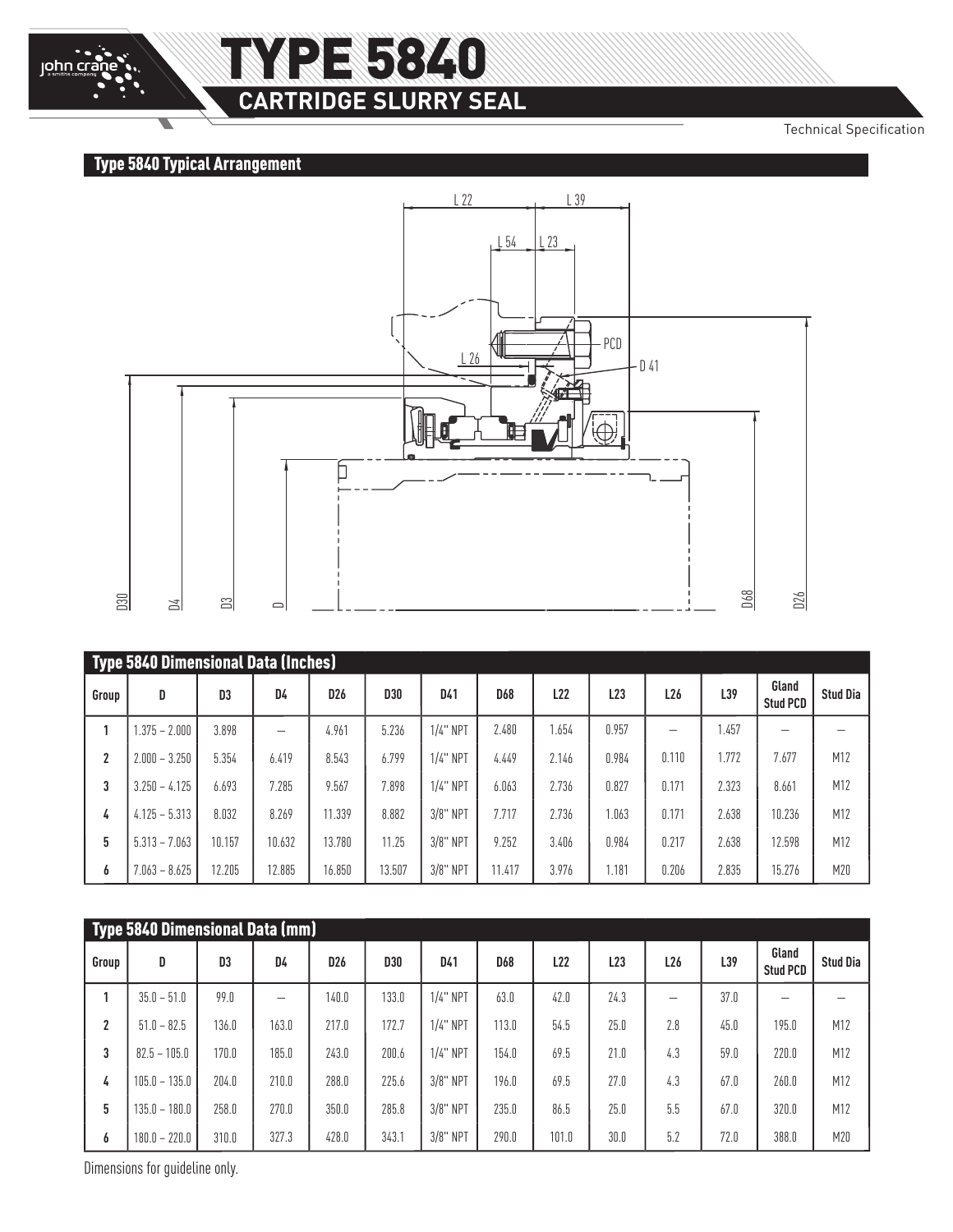### Seal Pressure Rating

John crane

For seal sizes up to 180mm/7.09", the dynamic pressure rating is 21 barg/300 psig.

For larger seals up to 220mm/8.66"the pressure is limit is 15 barg/218 psig, for applications over 10 barg/145 psig please consult John Crane. The maximum static pressure rating is 30 barg/435 psig, for seal sizes up to 180mm/7.09"and 21 barg/300 psig for larger seals up to 220mm/8.66".







For sizes over 180mm/7.087" consult John Crane for pressures over 10 barg/145 psig.